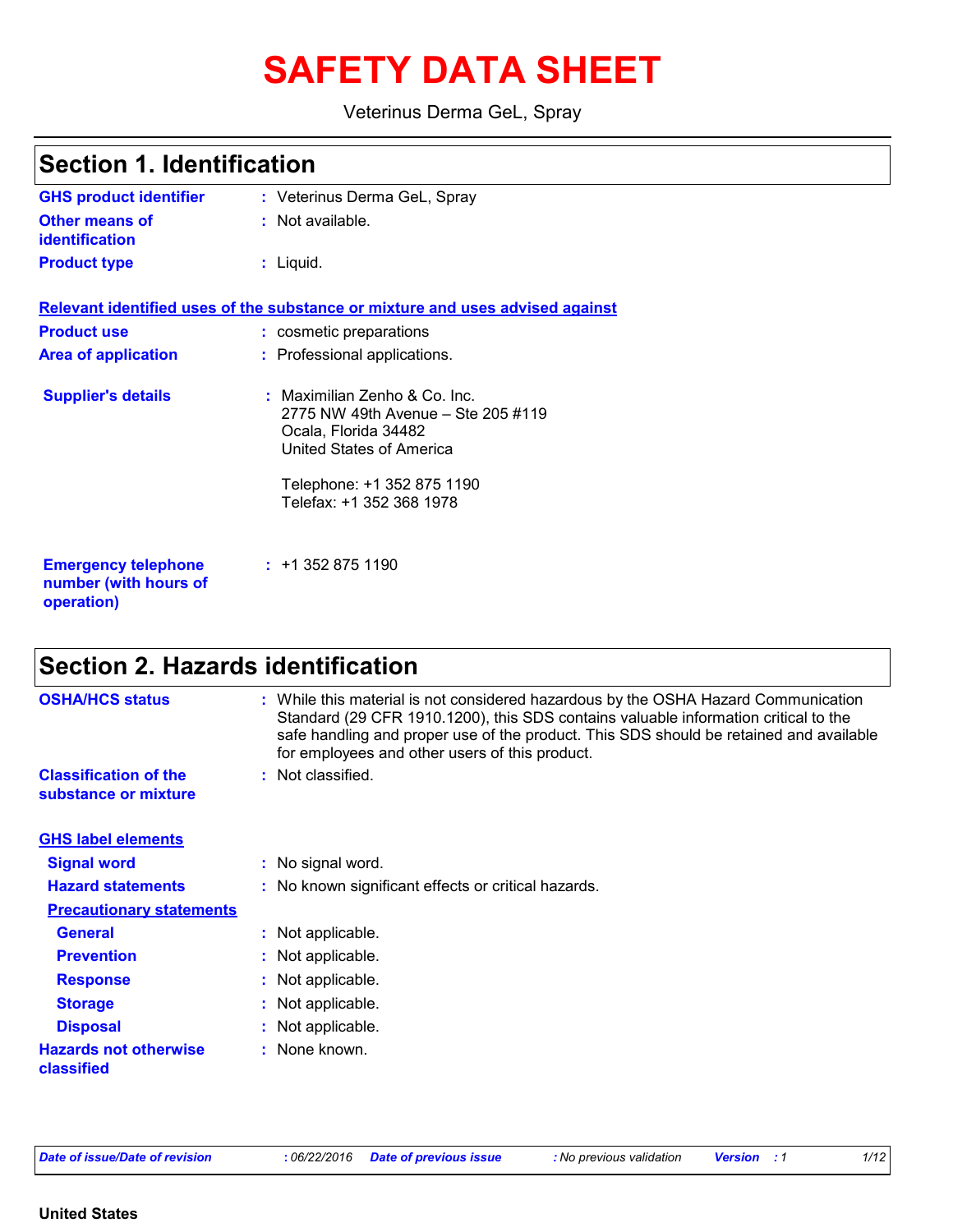# **Section 3. Composition/information on ingredients**

#### **Other means of identification :** Not available. **Substance/mixture**

**:** Mixture

**CAS number/other identifiers**

| <u>cas humberouler identifiers</u> |                    |  |
|------------------------------------|--------------------|--|
| <b>CAS</b> number                  | : Not applicable.  |  |
| <b>Product code</b>                | $:$ Not available. |  |

| <b>Ingredient name</b>   | <b>Other names</b>       | %             | <b>CAS number</b> |
|--------------------------|--------------------------|---------------|-------------------|
| l ethanol                | ethanol                  | $1 - 5$       | 64-17-5           |
| sodium hydrogencarbonate | sodium hydrogencarbonate | $-1 - 5$      | 144-55-8          |
| thymol                   | thymol                   | $ 0.5 - 1.5 $ | 89-83-8           |
| I carvacrol              | carvacrol                | $0.5 - 1.5$   | 499-75-2          |

Any concentration shown as a range is to protect confidentiality or is due to batch variation.

**There are no additional ingredients present which, within the current knowledge of the supplier and in the concentrations applicable, are classified as hazardous to health and hence require reporting in this section.**

### **Section 4. First aid measures**

#### **Description of necessary first aid measures**

| <b>Eye contact</b>  | occurs. | : Immediately flush eyes with plenty of water, occasionally lifting the upper and lower<br>eyelids. Check for and remove any contact lenses. Get medical attention if irritation                                                                                                                                                                       |
|---------------------|---------|--------------------------------------------------------------------------------------------------------------------------------------------------------------------------------------------------------------------------------------------------------------------------------------------------------------------------------------------------------|
| <b>Inhalation</b>   |         | : Remove victim to fresh air and keep at rest in a position comfortable for breathing. Get<br>medical attention if symptoms occur.                                                                                                                                                                                                                     |
| <b>Skin contact</b> |         | : Flush contaminated skin with plenty of water. Remove contaminated clothing and<br>shoes. Get medical attention if symptoms occur.                                                                                                                                                                                                                    |
| <b>Ingestion</b>    |         | : Wash out mouth with water. Remove victim to fresh air and keep at rest in a position<br>comfortable for breathing. If material has been swallowed and the exposed person is<br>conscious, give small quantities of water to drink. Do not induce vomiting unless<br>directed to do so by medical personnel. Get medical attention if symptoms occur. |

|                                       | Most important symptoms/effects, acute and delayed                                                                             |
|---------------------------------------|--------------------------------------------------------------------------------------------------------------------------------|
| <b>Potential acute health effects</b> |                                                                                                                                |
| <b>Eye contact</b>                    | : No known significant effects or critical hazards.                                                                            |
| <b>Inhalation</b>                     | : No known significant effects or critical hazards.                                                                            |
| <b>Skin contact</b>                   | : No known significant effects or critical hazards.                                                                            |
| Ingestion                             | : No known significant effects or critical hazards.                                                                            |
| <b>Over-exposure signs/symptoms</b>   |                                                                                                                                |
| <b>Eye contact</b>                    | : No specific data.                                                                                                            |
| <b>Inhalation</b>                     | : No specific data.                                                                                                            |
| <b>Skin contact</b>                   | : No specific data.                                                                                                            |
| <b>Ingestion</b>                      | : No specific data.                                                                                                            |
|                                       | Indication of immediate medical attention and special treatment needed, if necessary                                           |
| <b>Notes to physician</b>             | : Treat symptomatically. Contact poison treatment specialist immediately if large<br>quantities have been ingested or inhaled. |
| <b>Specific treatments</b>            | : No specific treatment.                                                                                                       |
| Date of issue/Date of revision        | :06/22/2016<br>2/12<br><b>Date of previous issue</b><br>: No previous validation<br><b>Version</b> : 1                         |

#### **United States**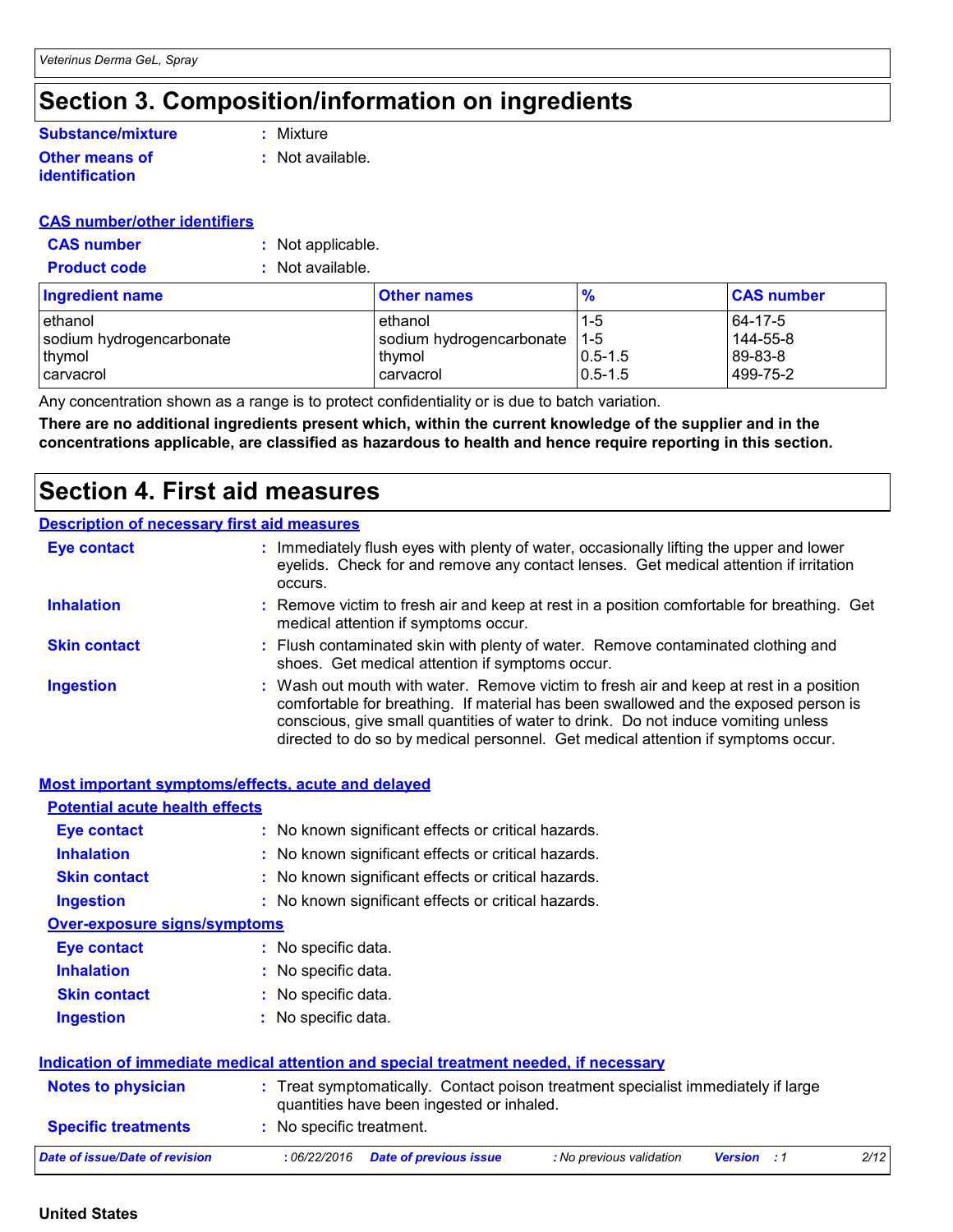### **Section 4. First aid measures**

**Protection of first-aiders :** No action shall be taken involving any personal risk or without suitable training.

#### **See toxicological information (Section 11)**

# **Section 5. Fire-fighting measures**

| <b>Extinguishing media</b>                               |                                                                                                                                                                                                     |
|----------------------------------------------------------|-----------------------------------------------------------------------------------------------------------------------------------------------------------------------------------------------------|
| <b>Suitable extinguishing</b><br>media                   | : In case of fire, use water spray. Use dry chemical powder, CO2 or alcohol-resistant<br>foam.                                                                                                      |
| <b>Unsuitable extinguishing</b><br>media                 | : None known.                                                                                                                                                                                       |
| <b>Specific hazards arising</b><br>from the chemical     | : In a fire or if heated, a pressure increase will occur and the container may burst.                                                                                                               |
| <b>Hazardous thermal</b><br>decomposition products       | Decomposition products may include the following materials:<br>carbon dioxide<br>carbon monoxide<br>metal oxide/oxides<br>Toxic gas                                                                 |
| <b>Special protective actions</b><br>for fire-fighters   | : Promptly isolate the scene by removing all persons from the vicinity of the incident if<br>there is a fire. No action shall be taken involving any personal risk or without suitable<br>training. |
| <b>Special protective</b><br>equipment for fire-fighters | : Fire-fighters should wear appropriate protective equipment and self-contained breathing<br>apparatus (SCBA) with a full face-piece operated in positive pressure mode.                            |
| <b>Remark</b>                                            | : Not considered to be a product presenting a risk of explosion.                                                                                                                                    |

### **Section 6. Accidental release measures**

|                                                              | <b>Personal precautions, protective equipment and emergency procedures</b>                                                                                                                                                                                                           |
|--------------------------------------------------------------|--------------------------------------------------------------------------------------------------------------------------------------------------------------------------------------------------------------------------------------------------------------------------------------|
| For non-emergency<br>personnel                               | : No action shall be taken involving any personal risk or without suitable training.<br>Evacuate surrounding areas. Keep unnecessary and unprotected personnel from<br>entering. Do not touch or walk through spilled material. Put on appropriate personal<br>protective equipment. |
| For emergency responders                                     | : If specialized clothing is required to deal with the spillage, take note of any information in<br>Section 8 on suitable and unsuitable materials. See also the information in "For non-<br>emergency personnel".                                                                   |
| <b>Environmental precautions</b>                             | : Avoid dispersal of spilled material and runoff and contact with soil, waterways, drains<br>and sewers. Inform the relevant authorities if the product has caused environmental<br>pollution (sewers, waterways, soil or air).                                                      |
| <b>Methods and materials for containment and cleaning up</b> |                                                                                                                                                                                                                                                                                      |
| <b>Small spill</b>                                           | : Stop leak if without risk. Move containers from spill area. Dilute with water and mop up<br>if water-soluble. Alternatively, or if water-insoluble, absorb with an inert dry material and<br>place in an appropriate waste disposal container. Dispose of via a licensed waste     |

disposal contractor.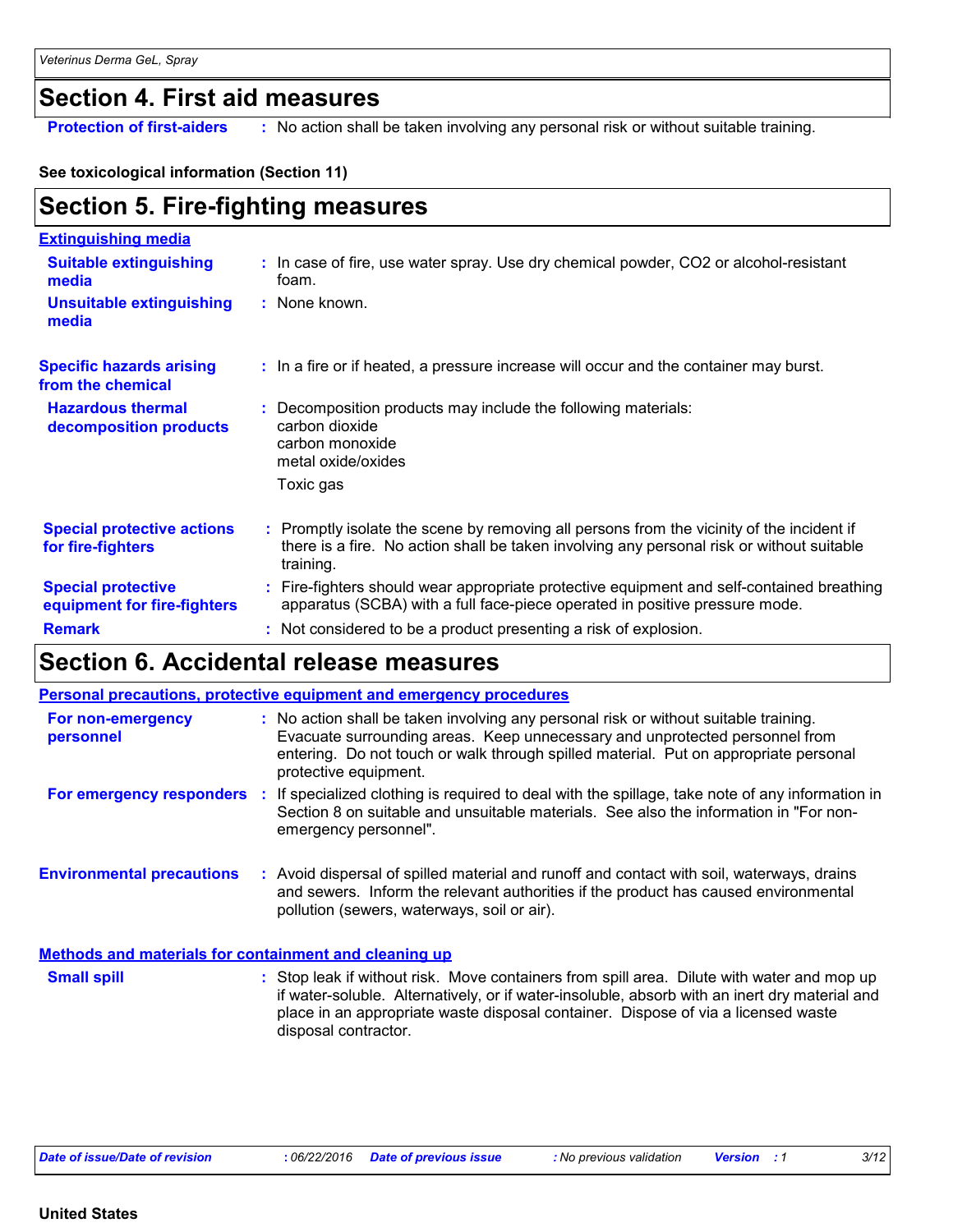### **Section 6. Accidental release measures**

#### **Large spill :**

: Stop leak if without risk. Move containers from spill area. Prevent entry into sewers, water courses, basements or confined areas. Wash spillages into an effluent treatment plant or proceed as follows. Contain and collect spillage with non-combustible, absorbent material e.g. sand, earth, vermiculite or diatomaceous earth and place in container for disposal according to local regulations (see Section 13). Dispose of via a licensed waste disposal contractor. Note: see Section 1 for emergency contact information and Section 13 for waste disposal.

### **Section 7. Handling and storage**

| <b>Precautions for safe handling</b>                                             |    |                                                                                                                                                                                                                                                                                                                                                                                                                                                                                                             |
|----------------------------------------------------------------------------------|----|-------------------------------------------------------------------------------------------------------------------------------------------------------------------------------------------------------------------------------------------------------------------------------------------------------------------------------------------------------------------------------------------------------------------------------------------------------------------------------------------------------------|
| <b>Protective measures</b>                                                       |    | : Put on appropriate personal protective equipment (see Section 8).                                                                                                                                                                                                                                                                                                                                                                                                                                         |
| <b>Advice on general</b><br>occupational hygiene                                 |    | : Eating, drinking and smoking should be prohibited in areas where this material is<br>handled, stored and processed. Workers should wash hands and face before eating,<br>drinking and smoking. Remove contaminated clothing and protective equipment before<br>entering eating areas. See also Section 8 for additional information on hygiene<br>measures.                                                                                                                                               |
| <b>Conditions for safe storage,</b><br>including any<br><b>incompatibilities</b> | ÷. | Store in accordance with local regulations. Store in original container protected from<br>direct sunlight in a dry, cool and well-ventilated area, away from incompatible materials<br>(see Section 10) and food and drink. Keep container tightly closed and sealed until<br>ready for use. Containers that have been opened must be carefully resealed and kept<br>upright to prevent leakage. Do not store in unlabeled containers. Use appropriate<br>containment to avoid environmental contamination. |

### **Section 8. Exposure controls/personal protection**

#### **Control parameters**

#### **Occupational exposure limits**

| <b>Ingredient name</b> | <b>Exposure limits</b>                                                                                                                                                                                                                                                                                                                                                                                |
|------------------------|-------------------------------------------------------------------------------------------------------------------------------------------------------------------------------------------------------------------------------------------------------------------------------------------------------------------------------------------------------------------------------------------------------|
| ethanol                | <b>ACGIH TLV (United States, 3/2015).</b><br>STEL: 1000 ppm 15 minutes.<br>OSHA PEL 1989 (United States, 3/1989).<br>TWA: 1000 ppm 8 hours.<br>TWA: 1900 mg/m <sup>3</sup> 8 hours.<br>NIOSH REL (United States, 10/2013).<br>TWA: 1000 ppm 10 hours.<br>TWA: 1900 mg/m <sup>3</sup> 10 hours.<br>OSHA PEL (United States, 2/2013).<br>TWA: 1000 ppm 8 hours.<br>TWA: 1900 mg/m <sup>3</sup> 8 hours. |

#### **Appropriate engineering controls**

**:** Good general ventilation should be sufficient to control worker exposure to airborne contaminants.

**Environmental exposure controls**

**:** Emissions from ventilation or work process equipment should be checked to ensure they comply with the requirements of environmental protection legislation. In some cases, fume scrubbers, filters or engineering modifications to the process equipment will be necessary to reduce emissions to acceptable levels.

#### **Individual protection measures**

| Date of issue/Date of revision |  |
|--------------------------------|--|
|--------------------------------|--|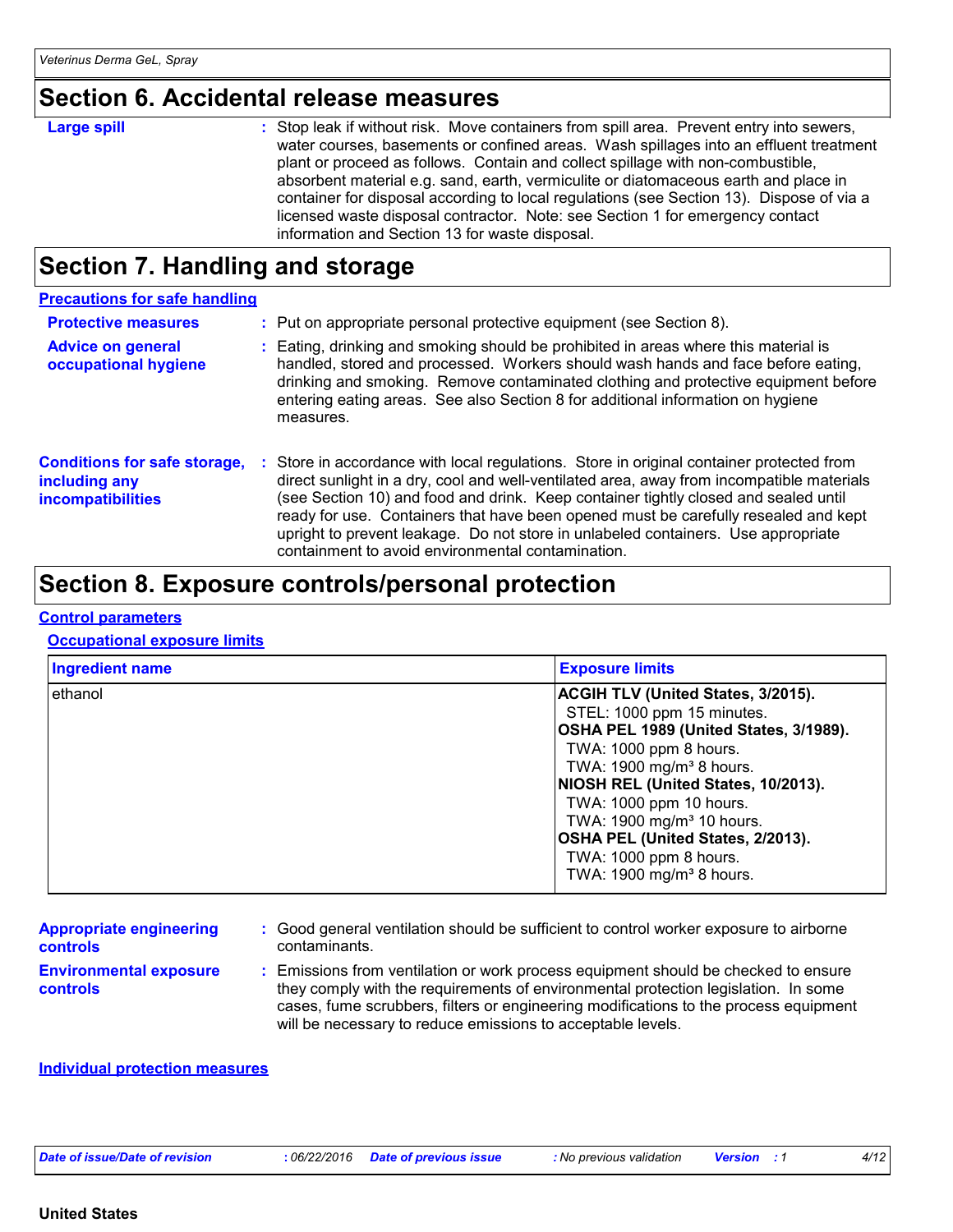# **Section 8. Exposure controls/personal protection**

| <b>Hygiene measures</b>       | : Wash hands, forearms and face thoroughly after handling chemical products, before<br>eating, smoking and using the lavatory and at the end of the working period.<br>Appropriate techniques should be used to remove potentially contaminated clothing.<br>Wash contaminated clothing before reusing. Ensure that eyewash stations and safety<br>showers are close to the workstation location.                                   |
|-------------------------------|-------------------------------------------------------------------------------------------------------------------------------------------------------------------------------------------------------------------------------------------------------------------------------------------------------------------------------------------------------------------------------------------------------------------------------------|
| <b>Eye/face protection</b>    | : Safety eyewear complying with an approved standard should be used when a risk<br>assessment indicates this is necessary to avoid exposure to liquid splashes, mists,<br>gases or dusts. If contact is possible, the following protection should be worn, unless<br>the assessment indicates a higher degree of protection: safety glasses with side-<br>shields. Recommended: Tight fitting protective goggles with side shields. |
| <b>Skin protection</b>        |                                                                                                                                                                                                                                                                                                                                                                                                                                     |
| <b>Hand protection</b>        | : Chemical-resistant, impervious gloves complying with an approved standard should be<br>worn at all times when handling chemical products if a risk assessment indicates this is<br>necessary.<br>Recommended: Protective hand cream. Rubber gloves.                                                                                                                                                                               |
| <b>Body protection</b>        | : Personal protective equipment for the body should be selected based on the task being<br>performed and the risks involved and should be approved by a specialist before<br>handling this product. Recommended: Wear work clothing with long sleeves.                                                                                                                                                                              |
| <b>Other skin protection</b>  | : Appropriate footwear and any additional skin protection measures should be selected<br>based on the task being performed and the risks involved and should be approved by a<br>specialist before handling this product.                                                                                                                                                                                                           |
| <b>Respiratory protection</b> | : Based on the hazard and potential for exposure, select a respirator that meets the<br>appropriate standard or certification. Respirators must be used according to a<br>respiratory protection program to ensure proper fitting, training, and other important<br>aspects of use. Recommended: No personal respiratory protective equipment normally<br>required.                                                                 |

# **Section 9. Physical and chemical properties**

| <b>Appearance</b>                                 |                                                                                                |      |
|---------------------------------------------------|------------------------------------------------------------------------------------------------|------|
| <b>Physical state</b>                             | : Liquid. [solution]                                                                           |      |
| <b>Color</b>                                      | : Light brown.                                                                                 |      |
| Odor                                              | : Not available.                                                                               |      |
| <b>Odor threshold</b>                             | : Not available.                                                                               |      |
| pH                                                | :9                                                                                             |      |
| <b>Melting point</b>                              | : Not available.                                                                               |      |
| <b>Boiling point</b>                              | : Not available.                                                                               |      |
| <b>Flash point</b>                                | [Product does not sustain combustion.]                                                         |      |
| <b>Evaporation rate</b>                           | : Not available.                                                                               |      |
| <b>Flammability (solid, gas)</b>                  | : Not applicable.                                                                              |      |
| Lower and upper explosive<br>(flammable) limits   | : Not available.                                                                               |      |
| <b>Vapor pressure</b>                             | : Not available.                                                                               |      |
| <b>Vapor density</b>                              | : Not available.                                                                               |      |
| <b>Relative density</b>                           | : Not available.                                                                               |      |
| <b>Solubility</b>                                 | : Soluble in the following materials: cold water and hot water.                                |      |
| <b>Partition coefficient: n-</b><br>octanol/water | : Not available.                                                                               |      |
| <b>Auto-ignition temperature</b>                  | : Not available.                                                                               |      |
| <b>Decomposition temperature</b>                  | : Not available.                                                                               |      |
| Date of issue/Date of revision                    | :06/22/2016<br><b>Date of previous issue</b><br>: No previous validation<br><b>Version</b> : 1 | 5/12 |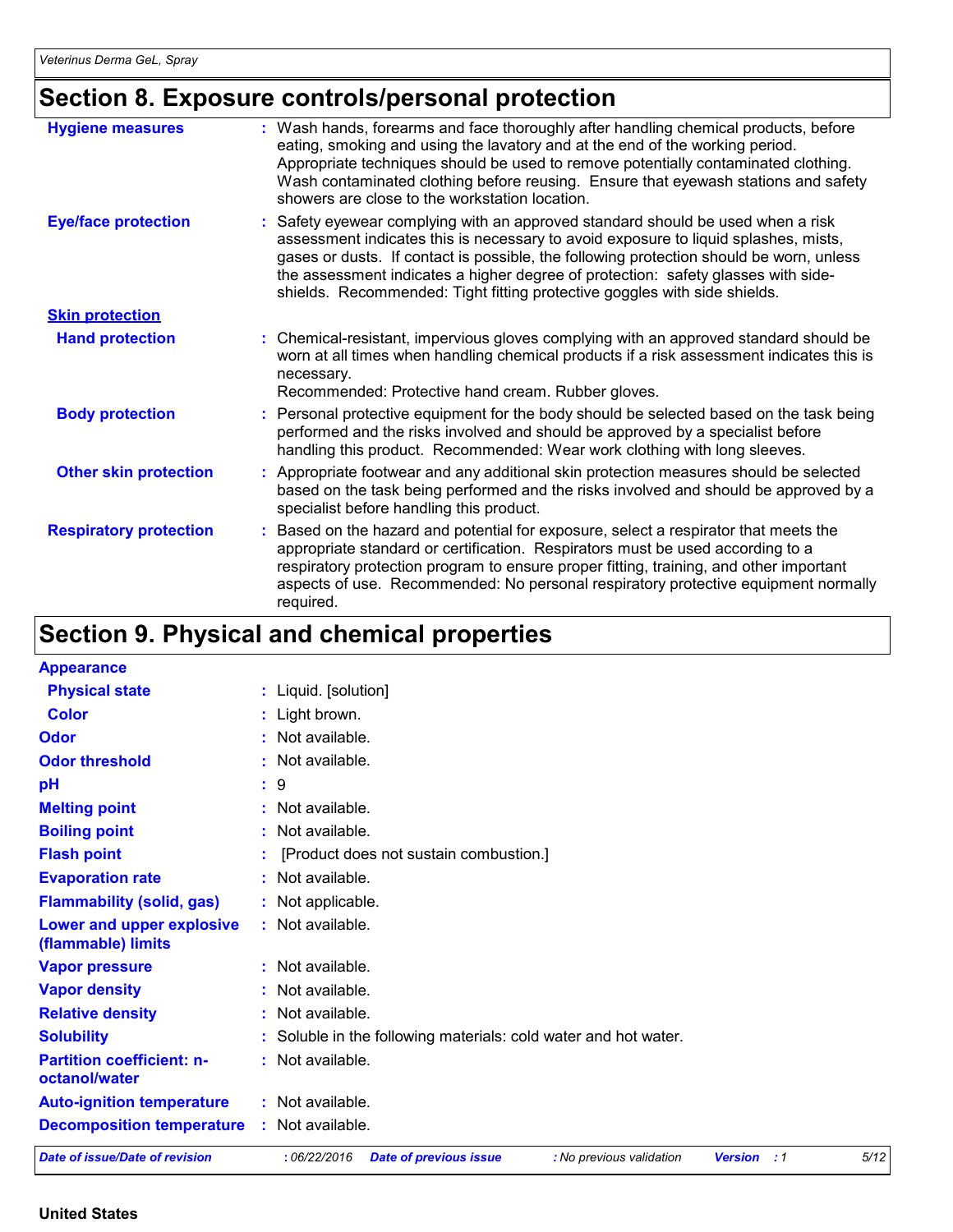# **Section 9. Physical and chemical properties**

| SADT | Not available. |
|------|----------------|
|      |                |

**Viscosity :** Not applicable.

### **Section 10. Stability and reactivity**

| <b>Reactivity</b>                            | No specific test data related to reactivity available for this product or its ingredients.<br>t.          |
|----------------------------------------------|-----------------------------------------------------------------------------------------------------------|
| <b>Chemical stability</b>                    | : The product is stable.                                                                                  |
| <b>Possibility of hazardous</b><br>reactions | : Under normal conditions of storage and use, hazardous reactions will not occur.                         |
|                                              | Under normal conditions of storage and use, hazardous polymerization will not occur.                      |
| <b>Conditions to avoid</b>                   | No specific data.                                                                                         |
| <b>Incompatible materials</b>                | No specific data.<br>÷.                                                                                   |
| <b>Hazardous decomposition</b><br>products   | : Under normal conditions of storage and use, hazardous decomposition products should<br>not be produced. |

# **Section 11. Toxicological information**

#### **Information on toxicological effects**

#### **Acute toxicity**

| <b>Product/ingredient name</b> | <b>Result</b>         | <b>Species</b> | <b>Dose</b>              | <b>Exposure</b> |
|--------------------------------|-----------------------|----------------|--------------------------|-----------------|
| ethanol                        | LC50 Inhalation Vapor | Rat            | 124700 mg/m <sup>3</sup> | 4 hours         |
|                                | LD50 Dermal           | Rabbit         | >2000 mg/kg              |                 |
|                                | LD50 Oral             | Rat            | 7 g/kg                   |                 |
| sodium hydrogencarbonate       | LD50 Oral             | Rat            | $4220$ mg/kg             |                 |
| thymol                         | LD50 Oral             | Rat            | 980 mg/kg                |                 |
| carvacrol                      | LD50 Oral             | Rat            | 810 mg/kg                |                 |

#### **Irritation/Corrosion**

| <b>Product/ingredient name</b> | <b>Result</b>            | <b>Species</b> | <b>Score</b> | <b>Exposure</b>                  | <b>Observation</b>       |
|--------------------------------|--------------------------|----------------|--------------|----------------------------------|--------------------------|
| ethanol                        | Eyes - Mild irritant     | Rabbit         |              | 24 hours 500<br>milligrams       |                          |
|                                | Eyes - Moderate irritant | Rabbit         |              | 100<br>microliters               | ٠                        |
|                                | Eyes - Severe irritant   | Rabbit         |              | 500<br>milligrams                |                          |
|                                | Skin - Mild irritant     | Rabbit         |              | 400<br>milligrams                |                          |
| sodium hydrogencarbonate       | Eyes - Mild irritant     | Rabbit         |              | 0.5 minutes<br>100<br>milligrams | $\overline{\phantom{a}}$ |

#### **Sensitization**

| <b>Product/ingredient name</b> | <b>Route of</b><br><b>exposure</b> | <b>Species</b> | <b>Result</b>   |
|--------------------------------|------------------------------------|----------------|-----------------|
| ethanol                        | skin                               | Guinea pig     | Not sensitizing |
| <b>Mutagenicity</b>            |                                    |                |                 |

*Date of issue/Date of revision* **:** *06/22/2016 Date of previous issue : No previous validation Version : 1 6/12*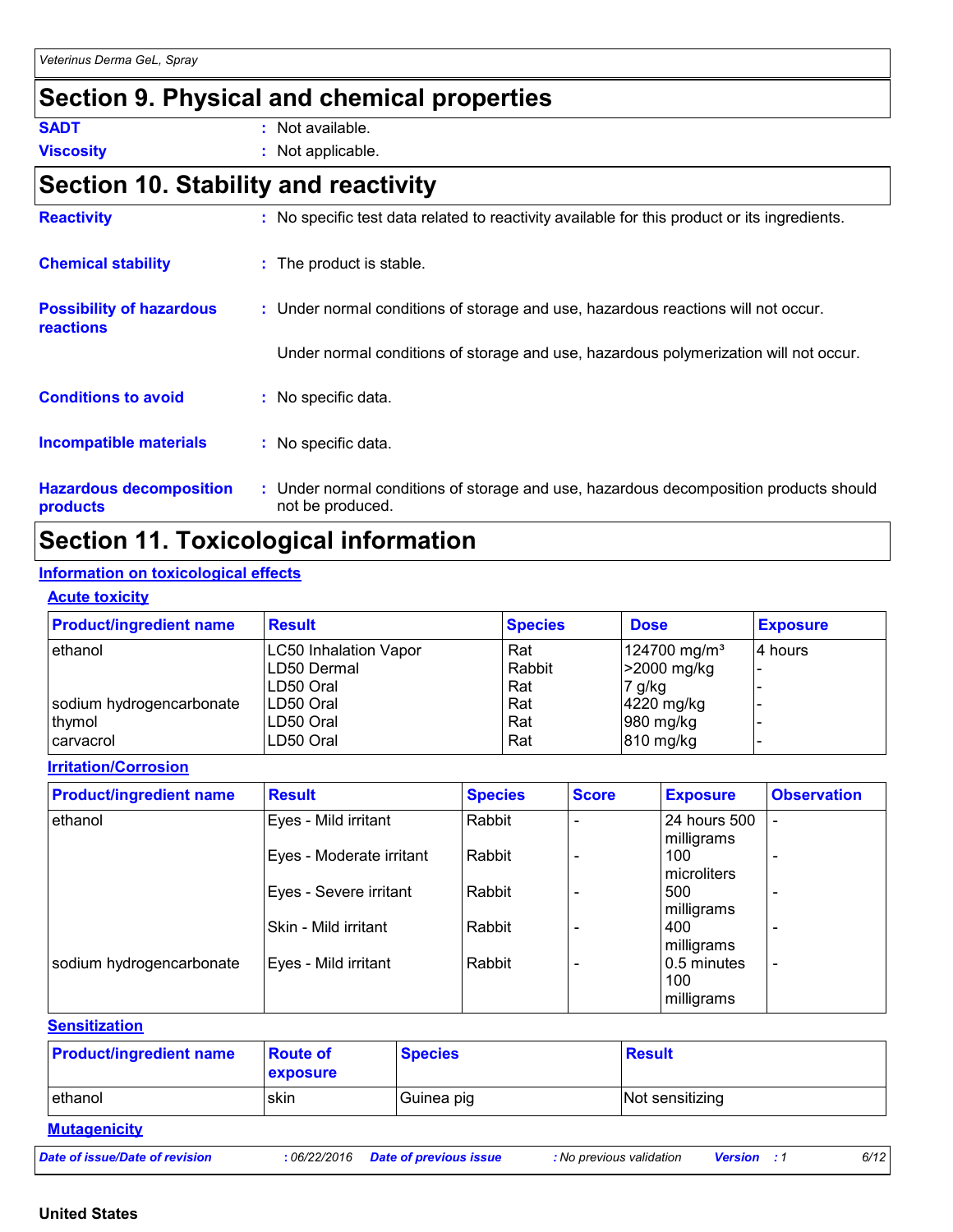# **Section 11. Toxicological information**

| <b>Product/ingredient name</b> | <b>Test</b>                                                                       | <b>Experiment</b>         | <b>Result</b> |
|--------------------------------|-----------------------------------------------------------------------------------|---------------------------|---------------|
| ethanol                        | OECD 471 Bacterial<br>Reverse Mutation Test                                       | Subject: Bacteria         | Negative      |
|                                | OECD 475 Mammalian<br><b>Bone Marrow</b><br>Chromosomal<br><b>Aberration Test</b> | Subject: Mammalian-Animal | Negative      |

#### **Carcinogenicity**

Not available.

#### **Classification**

| <b>Product/ingredient name</b> | <b>OSHA</b> | <b>IARC</b> |  |
|--------------------------------|-------------|-------------|--|
| ethanol                        |             |             |  |

#### **Reproductive toxicity**

Not available.

#### **Teratogenicity**

Not available.

#### **Specific target organ toxicity (single exposure)**

Not available.

#### **Specific target organ toxicity (repeated exposure)**

Not available.

#### **Aspiration hazard**

Not available.

| Information on the likely<br>routes of exposure   | : Routes of entry anticipated: Oral, Dermal, Inhalation.                                 |  |  |  |
|---------------------------------------------------|------------------------------------------------------------------------------------------|--|--|--|
| <b>Potential acute health effects</b>             |                                                                                          |  |  |  |
| <b>Eye contact</b>                                | : No known significant effects or critical hazards.                                      |  |  |  |
| <b>Inhalation</b>                                 | : No known significant effects or critical hazards.                                      |  |  |  |
| <b>Skin contact</b>                               | : No known significant effects or critical hazards.                                      |  |  |  |
| <b>Ingestion</b>                                  | : No known significant effects or critical hazards.                                      |  |  |  |
|                                                   | Symptoms related to the physical, chemical and toxicological characteristics             |  |  |  |
| <b>Eye contact</b>                                | : No specific data.                                                                      |  |  |  |
| <b>Inhalation</b>                                 | : No specific data.                                                                      |  |  |  |
| <b>Skin contact</b>                               | : No specific data.                                                                      |  |  |  |
| <b>Ingestion</b>                                  | : No specific data.                                                                      |  |  |  |
|                                                   | Delayed and immediate effects and also chronic effects from short and long term exposure |  |  |  |
| <b>Short term exposure</b>                        |                                                                                          |  |  |  |
| <b>Potential immediate</b><br>effects             | $:$ Not available.                                                                       |  |  |  |
| <b>Potential delayed effects : Not available.</b> |                                                                                          |  |  |  |

|  | Date of issue/Date of revision |  |
|--|--------------------------------|--|
|--|--------------------------------|--|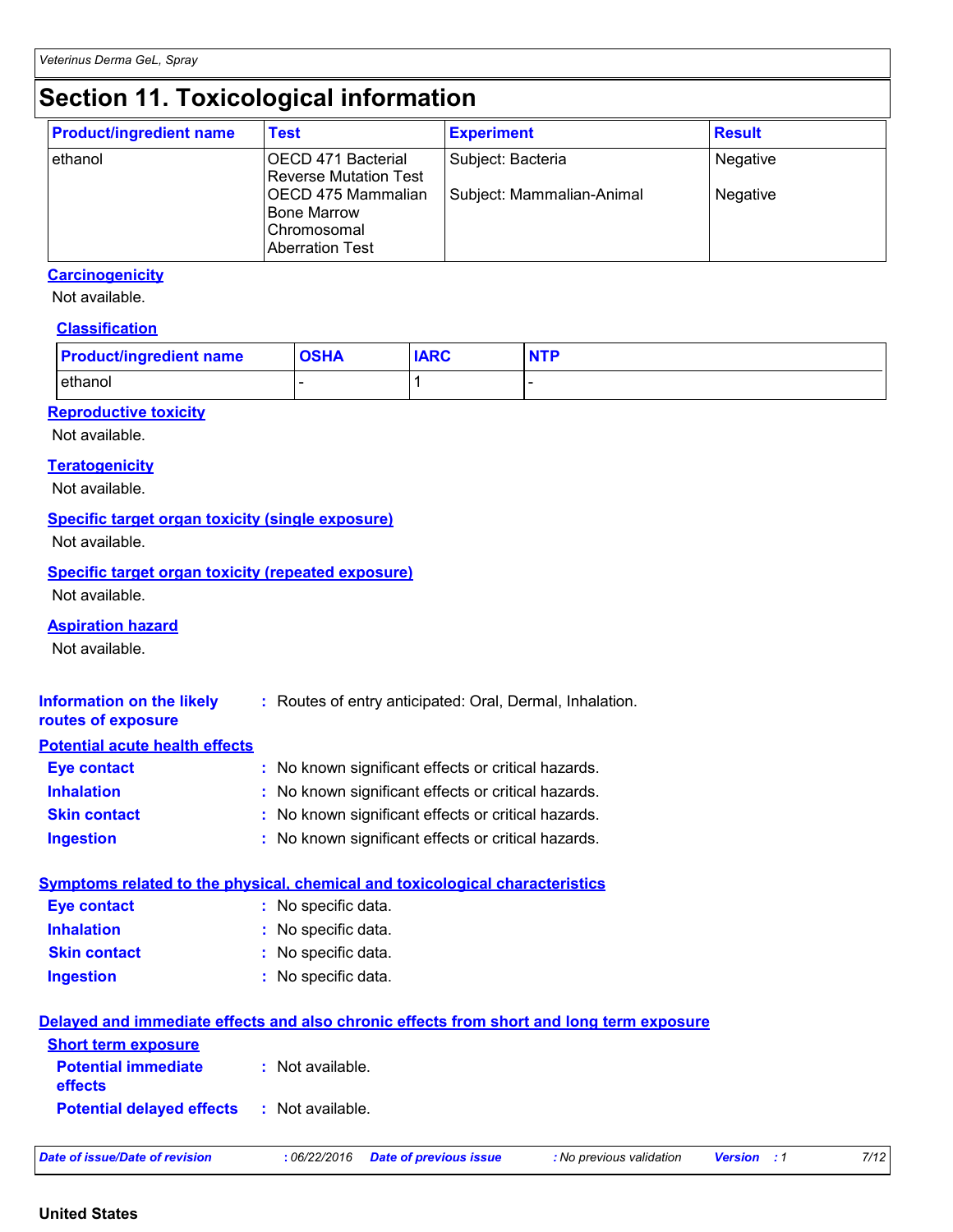# **Section 11. Toxicological information**

#### **Potential immediate Long term exposure**

**effects**

**:** Not available.

#### **Potential delayed effects :** Not available.

#### **Potential chronic health effects**

| <b>Product/ingredient name</b> | <b>Result</b>                                       | <b>Species</b>                                      | <b>Dose</b>      | <b>Exposure</b> |  |  |
|--------------------------------|-----------------------------------------------------|-----------------------------------------------------|------------------|-----------------|--|--|
| ethanol                        | Chronic NOAEL Oral                                  | Rat - Female                                        | 1730 mg/kg / day | 90 days         |  |  |
| <b>General</b>                 | : No known significant effects or critical hazards. |                                                     |                  |                 |  |  |
| <b>Carcinogenicity</b>         |                                                     | : No known significant effects or critical hazards. |                  |                 |  |  |
| <b>Mutagenicity</b>            | : No known significant effects or critical hazards. |                                                     |                  |                 |  |  |
| <b>Teratogenicity</b>          | : No known significant effects or critical hazards. |                                                     |                  |                 |  |  |
| <b>Developmental effects</b>   | : No known significant effects or critical hazards. |                                                     |                  |                 |  |  |
| <b>Fertility effects</b>       | : No known significant effects or critical hazards. |                                                     |                  |                 |  |  |

#### **Numerical measures of toxicity**

**Acute toxicity estimates**

| <b>Route</b> | <b>ATE value</b> |
|--------------|------------------|
| <b>Oral</b>  | 25158 mg/kg      |

**Other information :** Not available.

### **Section 12. Ecological information**

**Toxicity**

| <b>Product/ingredient name</b> | <b>Result</b>                        | <b>Species</b>                                                  | <b>Exposure</b> |  |
|--------------------------------|--------------------------------------|-----------------------------------------------------------------|-----------------|--|
| ethanol                        | Acute LC50 275 mg/l                  | Algae - Chlorella vulgaris                                      | 72 hours        |  |
|                                | Acute LC50 12900 mg/l                | Algae - Selenastrum                                             | 48 hours        |  |
|                                |                                      | capricornutum                                                   |                 |  |
|                                | Acute LC50 25500 µg/l Marine water   | Crustaceans - Artemia                                           | 48 hours        |  |
|                                |                                      | franciscana - Larvae                                            |                 |  |
|                                | Acute LC50 12340 mg/l                | Daphnia - Daphnia magna                                         | 48 hours        |  |
|                                | Acute LC50 9248000 µg/l Fresh water  | Daphnia - Daphnia magna -<br>Neonate                            | 48 hours        |  |
|                                | Acute LC50 13000 mg/l                | Fish - Oncorhynchus mykiss                                      | 96 hours        |  |
|                                | Acute LC50 42000 µg/l Fresh water    | Fish - Oncorhynchus mykiss                                      | 4 days          |  |
|                                | Chronic NOEC 4.995 mg/l Marine water | Algae - Ulva pertusa                                            | 96 hours        |  |
|                                | Chronic NOEC 100 ul/L Fresh water    | Daphnia - Daphnia magna -<br><b>Neonate</b>                     | 21 days         |  |
|                                | lChronic NOEC 0.375 ul/L Fresh water | Fish - Gambusia holbrooki -<br>Larvae                           | 12 weeks        |  |
| sodium hydrogencarbonate       | Acute EC50 650000 µg/l Fresh water   | Algae - Navicula seminulum                                      | 96 hours        |  |
|                                | Acute LC50 767.87 mg/l Marine water  | Crustaceans - Americamysis<br>bahia                             | 48 hours        |  |
|                                | Acute LC50 7550 ppm Fresh water      | Fish - Gambusia affinis - Adult                                 | 96 hours        |  |
|                                | Chronic NOEC 576 mg/l Fresh water    | Daphnia - Daphnia magna -<br>Neonate                            | 3 weeks         |  |
| thymol                         | Acute LC50 3.2 mg/l Fresh water      | Fish - Pimephales promelas -<br>Juvenile (Fledgling, Hatchling, | 96 hours        |  |

#### **United States**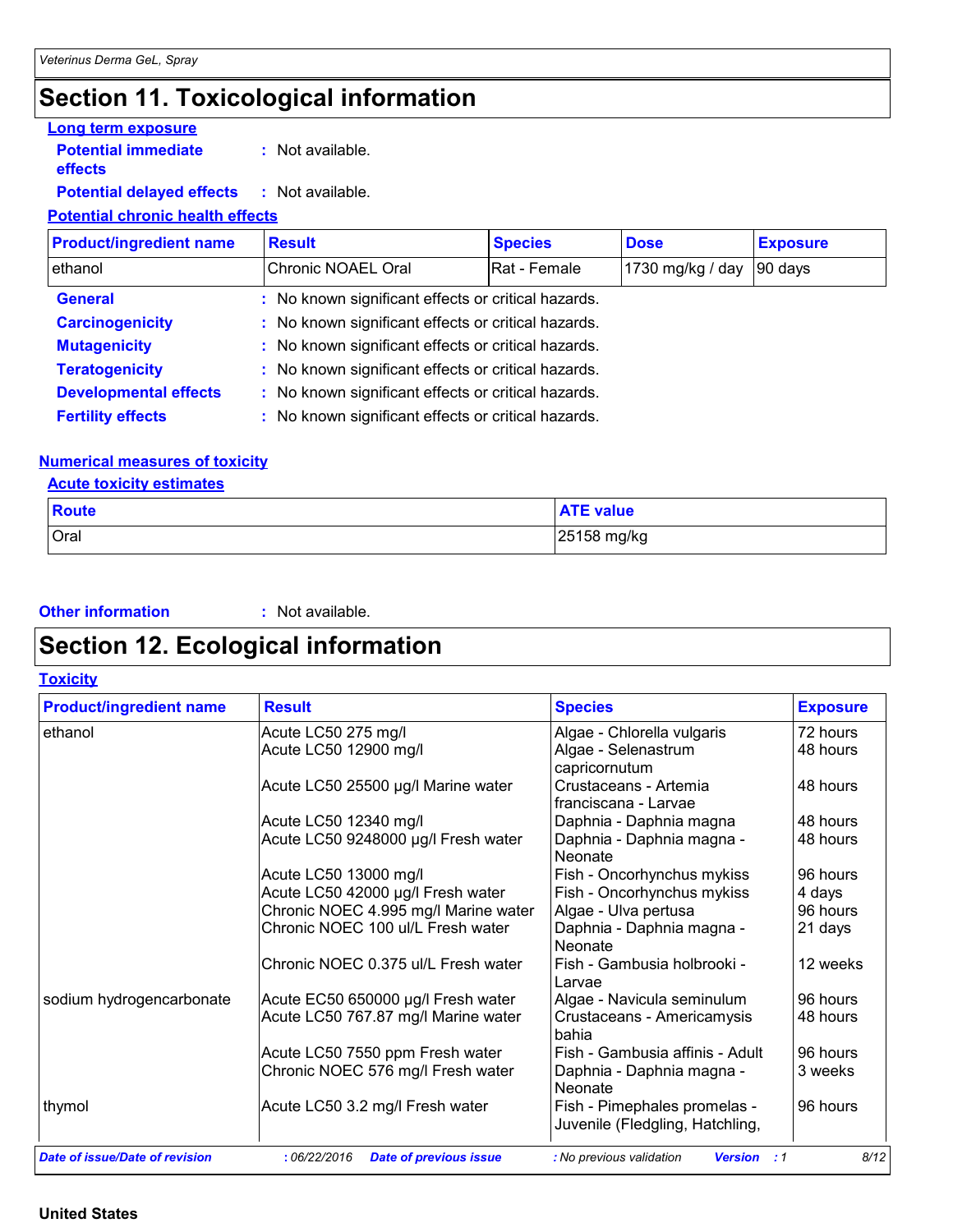# **Section 12. Ecological information**

Weanling)

#### **Persistence and degradability**

| <b>Product/ingredient name</b> | Test                                                        | <b>Result</b>  |                   | <b>Dose</b> |         | <b>Inoculum</b>  |  |
|--------------------------------|-------------------------------------------------------------|----------------|-------------------|-------------|---------|------------------|--|
| ethanol                        | 301B Ready<br>Biodegradability -<br>$CO2$ Evolution<br>Test | 97 % - 28 days |                   |             |         |                  |  |
| <b>Product/ingredient name</b> | <b>Aquatic half-life</b>                                    |                | <b>Photolysis</b> |             |         | Biodegradability |  |
| ethanol                        |                                                             |                |                   |             | Readily |                  |  |

#### **Bioaccumulative potential**

| <b>Product/ingredient name</b> | LogP <sub>ow</sub> | <b>BCF</b>     | <b>Potential</b> |
|--------------------------------|--------------------|----------------|------------------|
| ethanol                        | $-0.35$            | $ 0.66$ to 3.2 | low              |
| thymol                         | 3.3                | 48             | low              |
| <b>carvacrol</b>               | 3.49               |                | low              |

#### **Mobility in soil**

| <b>Soil/water partition</b>    | : Not available. |
|--------------------------------|------------------|
| coefficient (K <sub>oc</sub> ) |                  |

#### **Other adverse effects** : No known significant effects or critical hazards.

### **Section 13. Disposal considerations**

The generation of waste should be avoided or minimized wherever possible. Disposal of this product, solutions and any by-products should at all times comply with the requirements of environmental protection and waste disposal legislation and any regional local authority requirements. Dispose of surplus and non-recyclable products via a licensed waste disposal contractor. Waste should not be disposed of untreated to the sewer unless fully compliant with the requirements of all authorities with jurisdiction. Waste packaging should be recycled. Incineration or landfill should only be considered when recycling is not feasible. This material and its container must be disposed of in a safe way. Empty containers or liners may retain some product residues. Avoid dispersal of spilled material and runoff and contact with soil, waterways, drains and sewers. **Disposal methods :**

# **Section 14. Transport information**

|                                      | <b>DOT Classification</b> | <b>IMDG</b>                                               | <b>IATA</b>                              |
|--------------------------------------|---------------------------|-----------------------------------------------------------|------------------------------------------|
| <b>UN number</b>                     | Not regulated.            | Not regulated.                                            | Not regulated.                           |
| <b>UN proper</b><br>shipping name    |                           |                                                           |                                          |
| <b>Transport</b><br>hazard class(es) |                           |                                                           | ۰                                        |
| Date of issue/Date of revision       | :06/22/2016               | <b>Date of previous issue</b><br>: No previous validation | 9/12<br><b>Version</b><br>$\therefore$ 1 |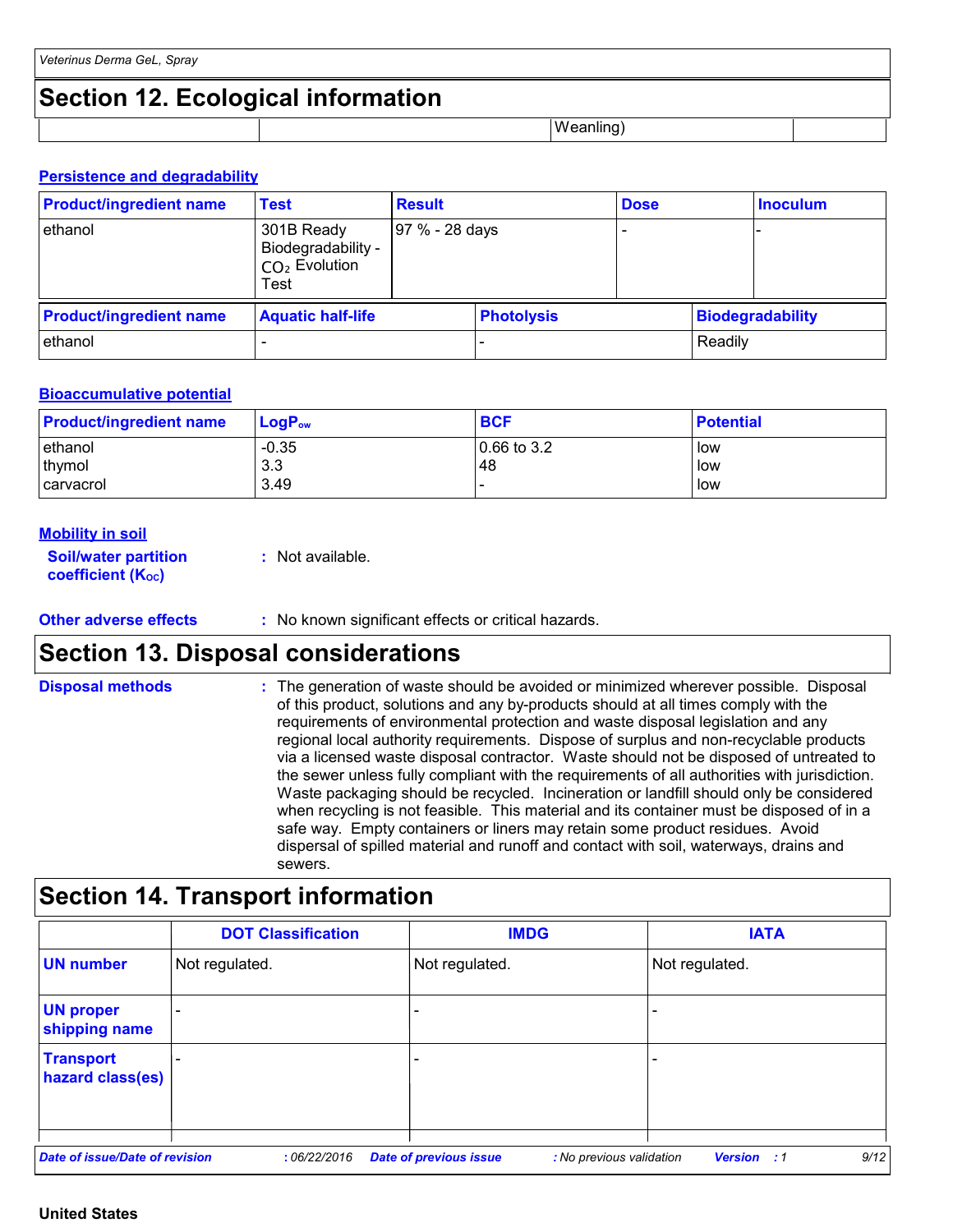# **Section 14. Transport information**

| <b>Packing group</b>             | $\overline{\phantom{a}}$ |     |     |  |  |  |
|----------------------------------|--------------------------|-----|-----|--|--|--|
| Environmental<br>hazards         | No.                      | No. | No. |  |  |  |
| <b>Additional</b><br>information |                          |     |     |  |  |  |

#### **Special precautions for user Transport within user's premises:** always transport in closed containers that are **:** upright and secure. Ensure that persons transporting the product know what to do in the event of an accident or spillage.

**Transport in bulk according to Annex II of MARPOL and the IBC Code :** Not available.

### **Section 15. Regulatory information**

| <b>U.S. Federal regulations</b>                                                   | : United States inventory (TSCA 8b): All components are listed or exempted. |
|-----------------------------------------------------------------------------------|-----------------------------------------------------------------------------|
| <b>Clean Air Act Section 112</b><br>(b) Hazardous Air<br><b>Pollutants (HAPS)</b> | : Not listed                                                                |
| <b>Clean Air Act Section 602</b><br><b>Class I Substances</b>                     | : Not listed                                                                |
| <b>Clean Air Act Section 602</b><br><b>Class II Substances</b>                    | : Not listed                                                                |
| <b>DEA List I Chemicals</b><br><b>(Precursor Chemicals)</b>                       | : Not listed                                                                |
| <b>DEA List II Chemicals</b><br><b>(Essential Chemicals)</b>                      | : Not listed                                                                |
| <b>CADA 2001204</b>                                                               |                                                                             |

**SARA 302/304**

| <b>Composition/information on ingredients</b> |
|-----------------------------------------------|
|-----------------------------------------------|

No products were found.

#### **SARA 311/312**

### **Classification :** Not applicable.

#### **Composition/information on ingredients**

| <b>Name</b>              | $\frac{9}{6}$ | <b>Fire</b><br>hazard | <b>Sudden</b><br><b>release of</b><br><b>pressure</b> | <b>Reactive</b> | Immediate<br>(acute)<br>health<br>hazard | <b>Delayed</b><br>(chronic)<br>health<br>hazard |
|--------------------------|---------------|-----------------------|-------------------------------------------------------|-----------------|------------------------------------------|-------------------------------------------------|
| ethanol                  | 1-5           | Yes.                  | No.                                                   | No.             | Yes.                                     | No.                                             |
| sodium hydrogencarbonate | $1-5$         | No.                   | No.                                                   | INo.            | Yes.                                     | No.                                             |
| thymol                   | $0.5 - 1.5$   | INo.                  | No.                                                   | No.             | Yes.                                     | No.                                             |
| carvacrol                | $0.5 - 1.5$   | No.                   | No.                                                   | INo.            | Yes.                                     | No.                                             |

#### **SARA 313**

Not applicable.

#### **State regulations**

| Date of issue/Date of revision |  |
|--------------------------------|--|
|--------------------------------|--|

*Date of issue/Date of revision* **:** *06/22/2016 Date of previous issue : No previous validation Version : 1 10/12*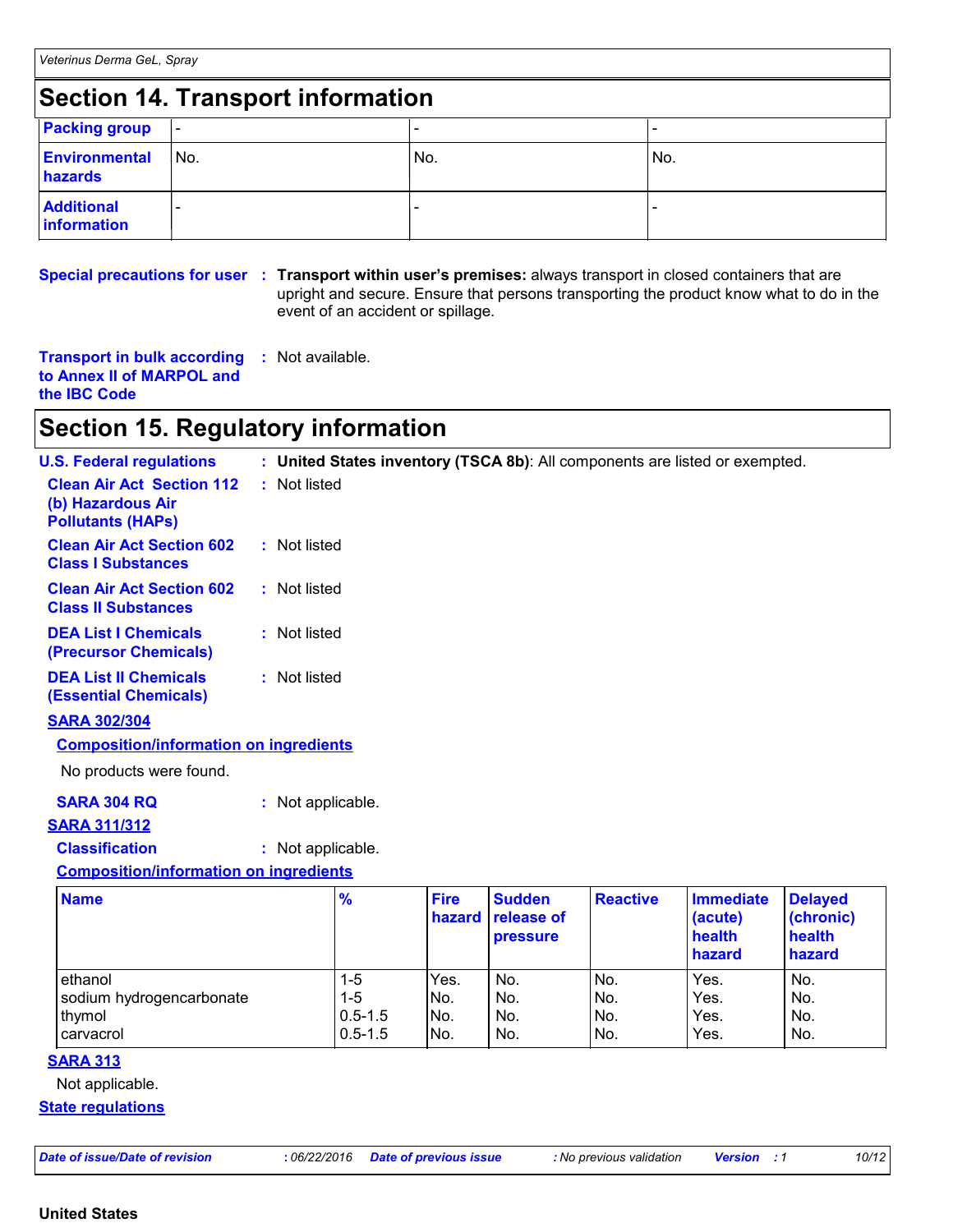# **Section 15. Regulatory information**

| <b>Massachusetts</b>       | : The following components are listed: ETHYL ALCOHOL; DENATURED ALCOHOL;<br><b>GLYCERINE MIST</b>                                 |
|----------------------------|-----------------------------------------------------------------------------------------------------------------------------------|
| <b>New York</b>            | : None of the components are listed.                                                                                              |
| <b>New Jersey</b>          | : The following components are listed: ETHYL ALCOHOL; ALCOHOL; PROPYLENE<br>GLYCOL; 1,2-PROPANEDIOL; GLYCERIN; 1,2,3-PROPANETRIOL |
| <b>Pennsylvania</b>        | : The following components are listed: DENATURED ALCOHOL; ETHANOL; 1,<br>2-PROPANEDIOL; 1,2,3-PROPANETRIOL                        |
| <b>California Prop. 65</b> |                                                                                                                                   |

None of the components are listed.

### **Section 16. Other information**

**Hazardous Material Information System (U.S.A.)**



**Caution: HMIS® ratings are based on a 0-4 rating scale, with 0 representing minimal hazards or risks, and 4 representing significant hazards or risks Although HMIS® ratings are not required on SDSs under 29 CFR 1910. 1200, the preparer may choose to provide them. HMIS® ratings are to be used with a fully implemented HMIS® program. HMIS® is a registered mark of the National Paint & Coatings Association (NPCA). HMIS® materials may be purchased exclusively from J. J. Keller (800) 327-6868.**

**The customer is responsible for determining the PPE code for this material.**

**National Fire Protection Association (U.S.A.)**



**Reprinted with permission from NFPA 704-2001, Identification of the Hazards of Materials for Emergency Response Copyright ©1997, National Fire Protection Association, Quincy, MA 02269. This reprinted material is not the complete and official position of the National Fire Protection Association, on the referenced subject which is represented only by the standard in its entirety.**

**Copyright ©2001, National Fire Protection Association, Quincy, MA 02269. This warning system is intended to be interpreted and applied only by properly trained individuals to identify fire, health and reactivity hazards of chemicals. The user is referred to certain limited number of chemicals with recommended classifications in NFPA 49 and NFPA 325, which would be used as a guideline only. Whether the chemicals are classified by NFPA or not, anyone using the 704 systems to classify chemicals does so at their own risk.**

#### **History**

| Date of issue/Date of<br>revision |         | : 06/22/2016             |
|-----------------------------------|---------|--------------------------|
| Date of previous issue            |         | : No previous validation |
| <b>Version</b>                    | $\pm$ 1 |                          |
| <b>Prepared by</b>                |         | : Chemical Check GmbH    |